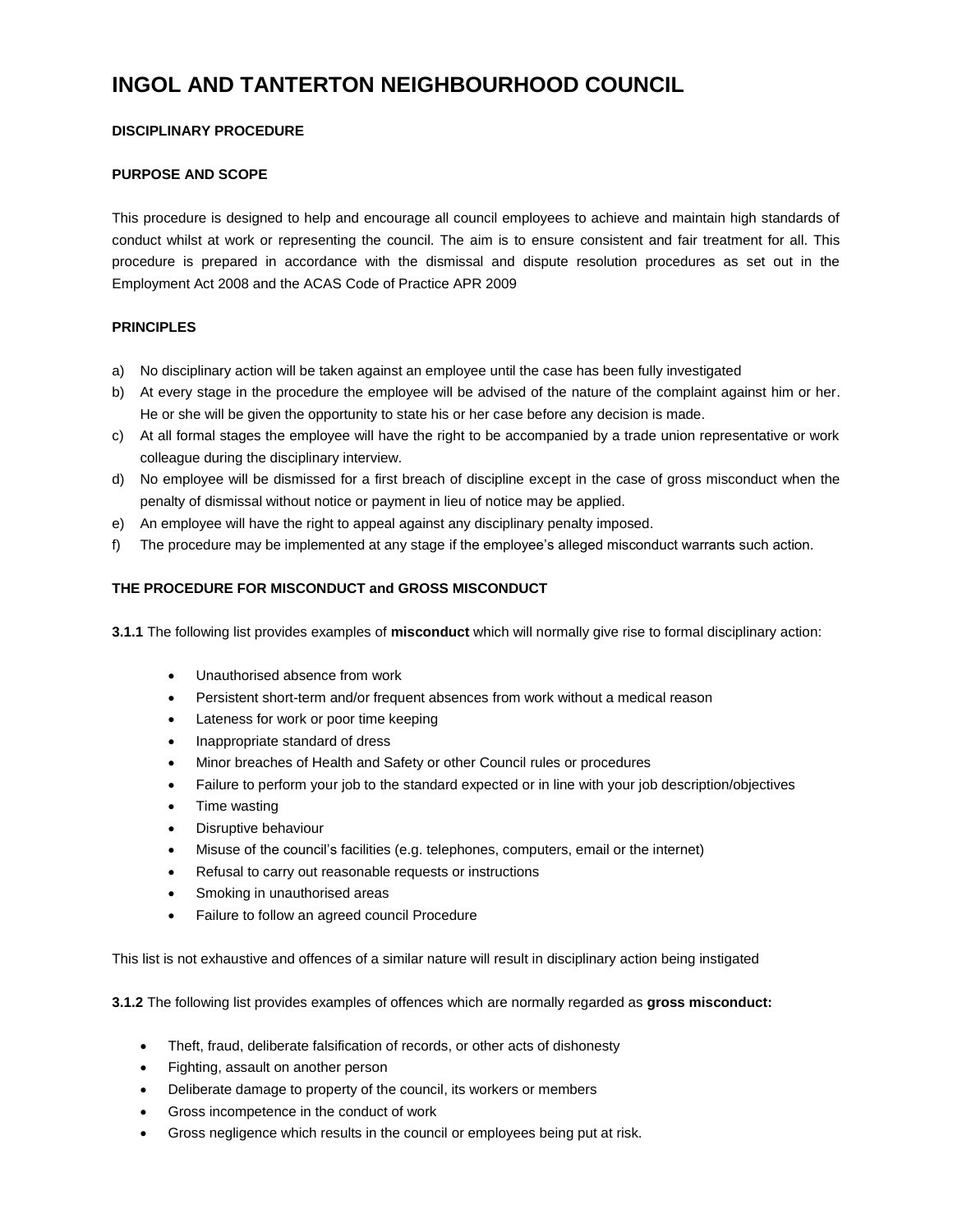- Being under the influence of illegal drugs or excessive alcohol
- Acts of incitement towards or actual acts of discrimination, harassment or victimisation including on the grounds of sex, race, colour, ethnic origin, disability, sexual orientation, age, religion or belief
- Serious acts of insubordination
- Serious breach of duty to keep information of the council, its service providers and its clients confidential
- Unauthorised entry to computer records
- Any action, whether committed on or off the premises, that is likely to or does bring the council into disrepute
- Serious negligence which causes or might causes significant loss, damage or injury
- Accepting bribes or incentive payments from suppliers
- Unauthorised use of Council funds or credit
- Working with an external agency to provide information which would be detrimental to and cause commercial risk to the council.

This list is not exhaustive and other offences of a similar gravity will result in disciplinary action being instigated at Gross Misconduct level which carries a potential penalty of dismissal. Gross Misconduct is generally any conduct which places extreme pressure on the mutual trust which exists in an employment relationship.

# **3.2 INFORMAL ACTION**

Minor misconduct will be dealt with informally usually in a confidential one-to-one meeting between the employee and line manager. In the case of the Clerk being the individual against whom there is a complaint or allegation the matter should be handled discreetly by members of an appointed staffing committee and involve an informal meeting initially. However, where the matter is more serious or informal action has not brought about the necessary improvement the following procedure will be used:

# **3.3 FORMAL ACTION**

**3.3.1** The level of warning you may receive for misconduct/gross misconduct will depend on how serious the council considers the alleged actions to be and your previous conduct in all the circumstances**.** In the event of alleged gross misconduct the formal process may commence at Stage 4

# **3.3.2 Disciplinary Letters**

If there is a concern about an employee's conduct or behaviour then a letter issued by the line manager or appointed staffing committee will be given to the employee advising him/her of the allegation(s) and reasons why this is unacceptable. The letter should invite the employee to attend a meeting at which the alleged misconduct will be discussed and will inform the employee of their right to be accompanied to the meeting. The letter will specify at which stage the disciplinary procedure is being invoked and if invoked at Stage 4 for Gross Misconduct the letter will warn that a potential outcome could be dismissal. The time, date and venue of the meeting will also be advised. Any documents to be produced at the meeting will also be provided.

# **3.3.3 Disciplinary Meetings**

The time and location of a disciplinary meeting should be agreed with the employee and it should be held in a private location with no interruptions. This will normally be without undue delay but allowing the employee to prepare their case e.g. within 5 days of the letter being sent, where practically possible. At the meeting the line manager (or in the case of the Clerk being disciplined, the Chairman of the appointed staffing committee) will state the complaint against the employee and go through the evidence which has been gathered. The employee will also be allowed to ask questions, present evidence and call witnesses if advance notice has been given that they will do so.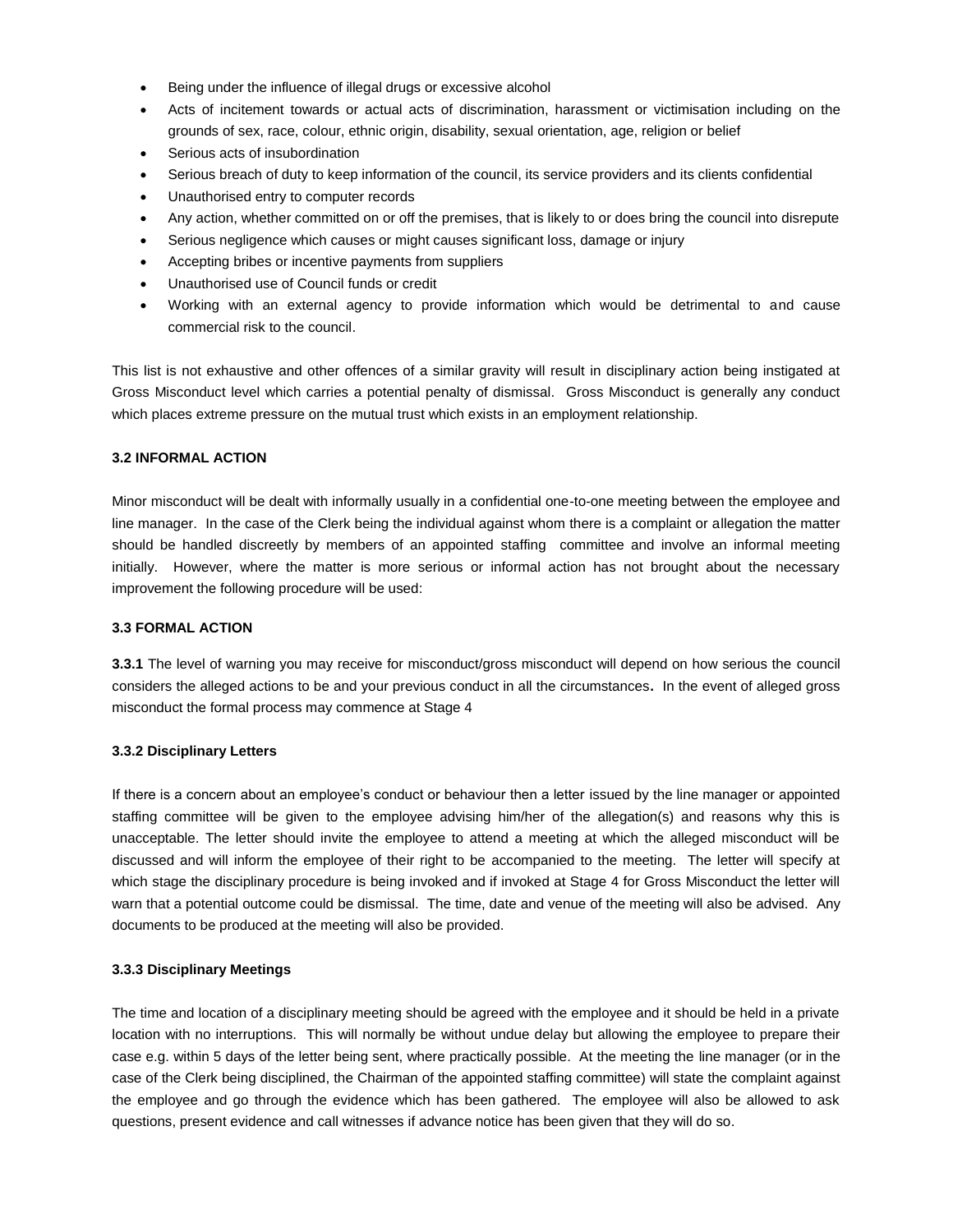If the employee is unable to attend the meeting due to unforeseeable reasons out of their control (e.g. illness) then the council will reasonably rearrange the meeting. However, if the employee fails to attend the meeting without good reason the meeting can be held in the employee's absence.

## **3.4 OUTCOMES AND PENALTIES**

## **Stage 1 - Oral Warning**

In the instance of a first complaint that conduct does not meet acceptable standards, the employee will normally be given a formal ORAL WARNING. He or she will be advised of;

- the reason for the warning,
- that it is the first stage of the disciplinary procedure,
- the improvement that is required and the timescales for achieving this improvement,
- together with a review date and any support available (where applicable) and
- his or her right of appeal.

A brief note of the oral warning will be kept but it will be spent after 6 months, subject to satisfactory conduct.

## **Stage 2 - Written Warning**

If the offence is a serious one, or if further to previous formal disciplinary action, a WRITTEN WARNING will be given to the employee by the appointed staffing committee. This will give details of the complaint, the improvement required and the timescale. It will warn that action under Stage 3 will be considered if there is no satisfactory improvement and will advise of the right of appeal. A copy of this written warning will be kept on file but it will be disregarded for disciplinary purposes after 12 months subject to satisfactory conduct.

## **Stage 3 – Final Written Warning**

If there is still a failure to improve and conduct or performance is still unsatisfactory, or the misconduct is sufficiently serious, a FINAL WRITTEN WARNING will normally be given to the employee. This will give details of the complaint, will warn that dismissal will result if there is no satisfactory improvement and will advise of the right of appeal. A copy of this final written warning will be kept by the appointed staffing committee but it will be spent after 12 months (in exceptional cases the period may be longer) subject to satisfactory conduct.

## **Stage 4 – Dismissal or other sanctions**

If conduct is still unsatisfactory and the employee still fails to reach the prescribed standards, or where the Council reasonably believes Gross Misconduct has occurred, DISMISSAL may result. Only the appropriately convened appointed staffing committee can take the decision to dismiss an employee. The employee will be given a written statement of allegations against him/her, invited to a meeting and then be notified in writing of the reasons for the decision taken at the hearing. Penalties at this stage may include dismissal with notice or summary dismissal (i.e. without any notice), Final Written Warning with/without demotion, loss of pay or loss of seniority. If dismissal is the outcome, the employee will be advised of the date on which employment will terminate. In all cases the employee has a right of appeal.

Very exceptionally, if an offence of Gross Misconduct is extremely serious an employee can be dismissed immediately without a meeting. In this situation a letter setting out reasons for dismissal would be sent to the employee offering the opportunity for an appeal hearing.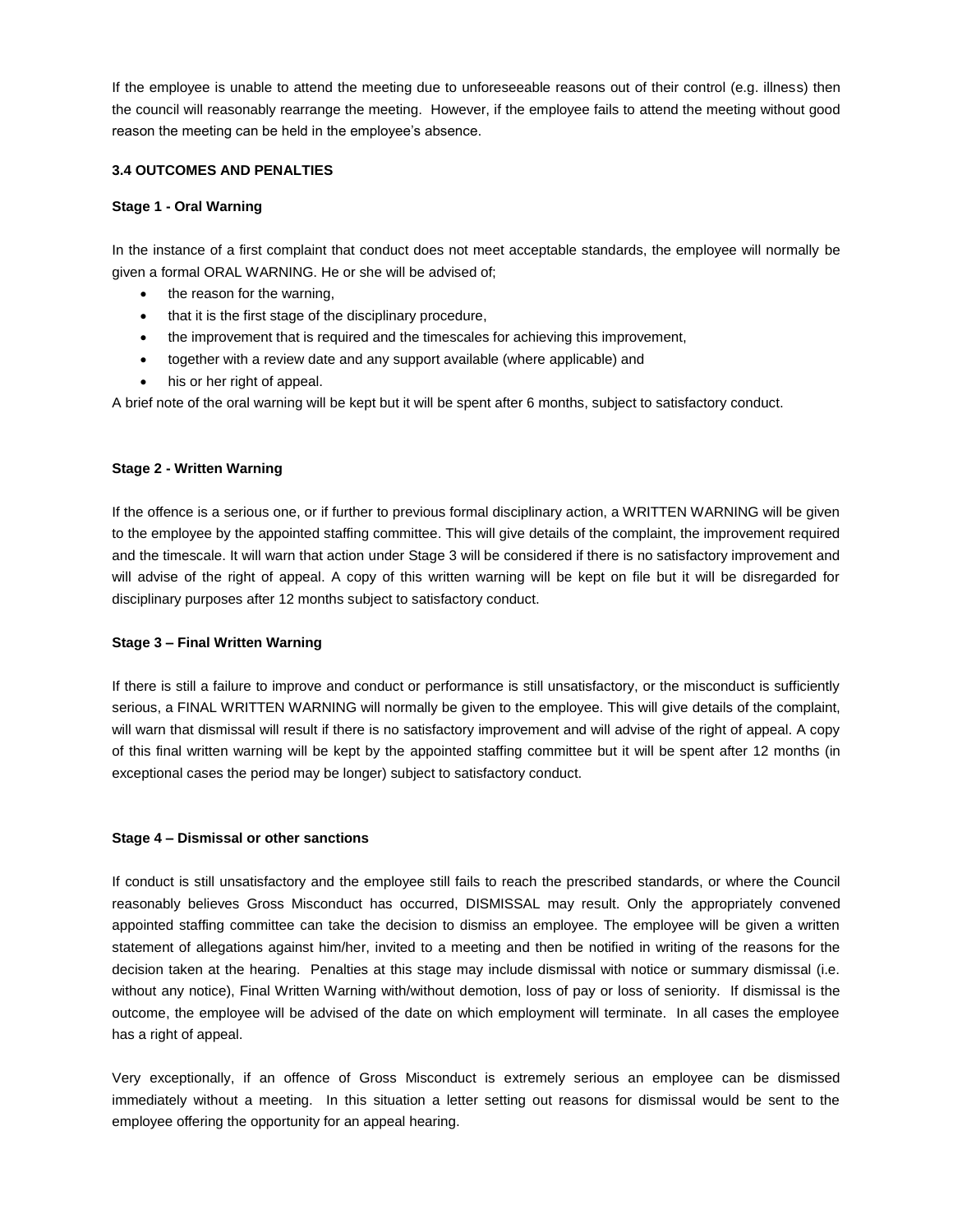#### **3.5 SUSPENSION**

If you are accused of an act of gross misconduct, you may be suspended from work on full pay while the council investigates the alleged offence. Only the appropriately convened staffing committee has the power to suspend. This enables a swift and thorough investigation to occur. Whilst suspended pending disciplinary investigation regular contact with a nominated person at the council will be maintained although access to premises, equipment or systems may be denied. The Investigator who compiles evidence for the disciplinary hearing must play no part in the subsequent decision-making to ensure impartiality. Councils need to consider the implications of such arrangements on its staffing committee and any appointed appeal panel plans early on in the disciplinary process.

#### **3.6 APPEALS**

.

The Appeals stage of the disciplinary process is part of the Code of Practice to which an employee has a right. It can be exercised after any of the stages of disciplinary action for Misconduct/Poor Performance or Gross Misconduct.

An employee who wishes to appeal against a disciplinary decision should inform the Chairman (or Chairman of the relevant committee) within five working days, in writing and giving reasons for the appeal. An Appeal may be raised if:

- The employee thinks the finding or penalty is unfair
- New evidence has come to light
- The employee thinks that the procedure was not applied properly

Where possible the Appeal will be heard by a separate panel of elected members who have not been involved in the original disciplinary hearing, who will view the evidence with impartiality. The employee will have the right to be accompanied by a colleague or accredited Trade Union official or lay member at the appeal hearing. The outcome of the appeal and reasons for it will be advised to the employee as soon as possible after the meeting and be confirmed in writing.

At the Appeal hearing any disciplinary penalty imposed will be reviewed but it cannot be increased. The decision taken at the Appeal hearing will be final.

## **3.7 THE RIGHT TO BE ACCOMPANIED**

At each formal stage of disciplinary interview an employee has the right to be accompanied and can make a reasonable request for such a person to accompany them. An employee can ask any other employee or a trade union representative or an appropriately accredited official employed by a trade union to accompany them, to give support and help them prepare for the disciplinary interview. This right is enshrined in the 1999 Employment Relations Act. As this is an internal process there is no provision to have any external person accompany or represent an employee e.g. partner, parent, solicitor etc. The companion can address the hearing, put and sum up the employee's case, respond on behalf of the worker to any views expressed at the meeting, confer with the employee. The companion cannot however answer questions on the employee's behalf or address the hearing if the employee does not wish him/her to or prevent the employee explaining their case.